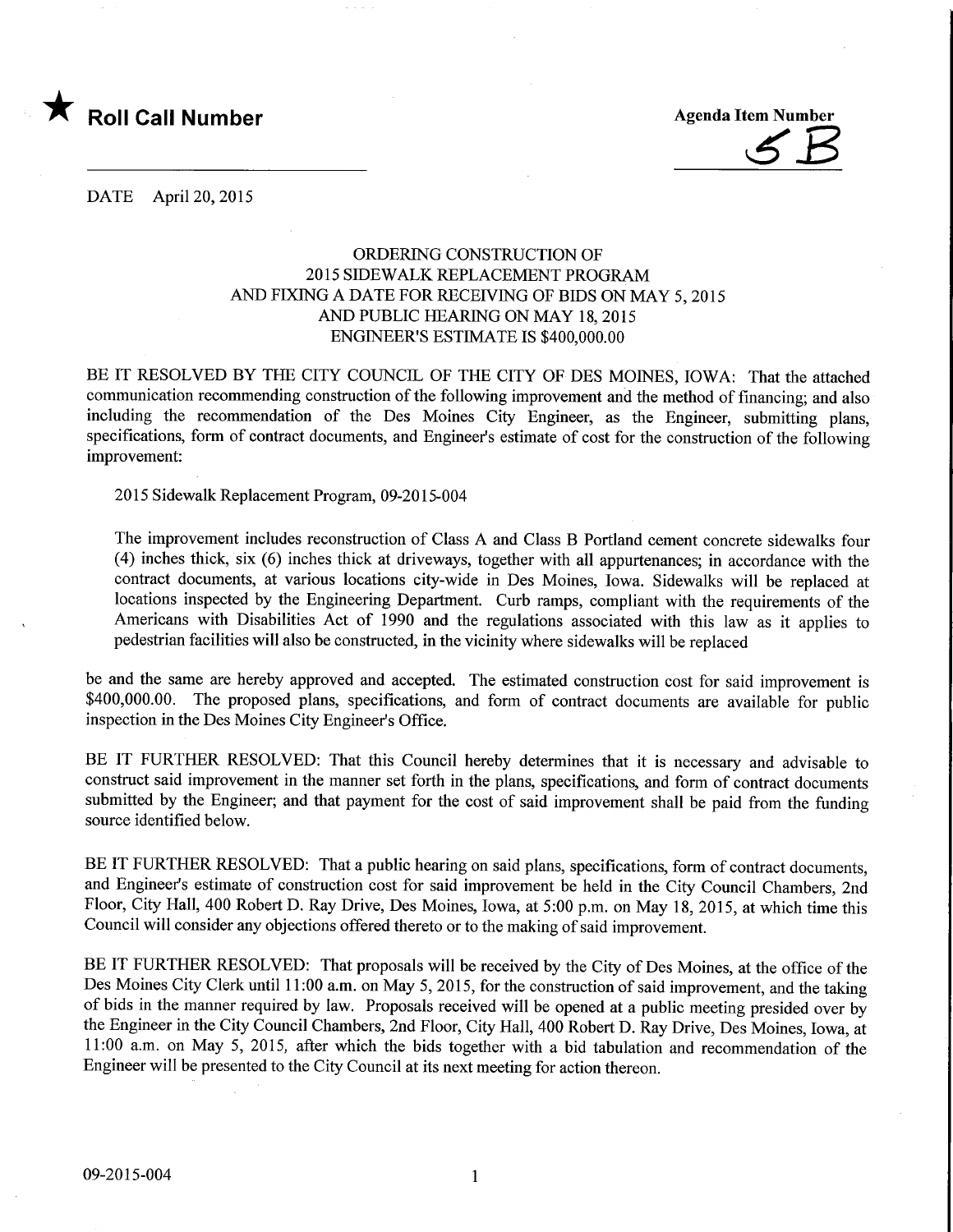

**Agenda Item Number** 

DATE April 20, 2015

BE IT FURTHER RESOLVED: That an appropriate Notice to Bidders and Notice of Public Hearing for said improvement be published in the Des Moines Register as provided and directed by Chapter 26 and/or 314, Code of Iowa.

(City Council Communication Number  $\sqrt{5}$   $\sqrt{43}$  attached.)

Moved by  $\overline{\phantom{a}}$  to adopt.

FORM APPROVED: FUNDS AVAILABLE

Vind

Kathleen Vanderpool Deputy City Attorney

/)Mr  $\widetilde{\Delta}$ 

Daniel E. Ritter Des Moines Finance Director

Funding Source: 2015-2016 CIP, Page Street - 31, Sidewalk Replacement, SW084, Being: G.O. Bonds to be issued

| <b>YEAS</b> | <b>NAYS</b> | <b>PASS</b> | <b>ABSENT</b>   | I, Diar |
|-------------|-------------|-------------|-----------------|---------|
|             |             |             |                 | certify |
|             |             |             |                 | above   |
|             |             |             |                 | adopte  |
|             |             |             |                 |         |
|             |             |             |                 | IN WI   |
|             |             |             |                 | and af  |
|             |             |             |                 | writter |
|             |             |             |                 |         |
|             |             |             | <b>APPROVED</b> |         |
|             |             |             |                 |         |
|             |             |             |                 |         |
|             |             |             |                 |         |

ne Rauh, City Clerk of said City Council, hereby that at a meeting of the City Council, held on the date, among other proceedings the above was ed.

ITNESS WHEREOF, I have hereunto set my hand fixed my seal the day and year first above n.

Mayor